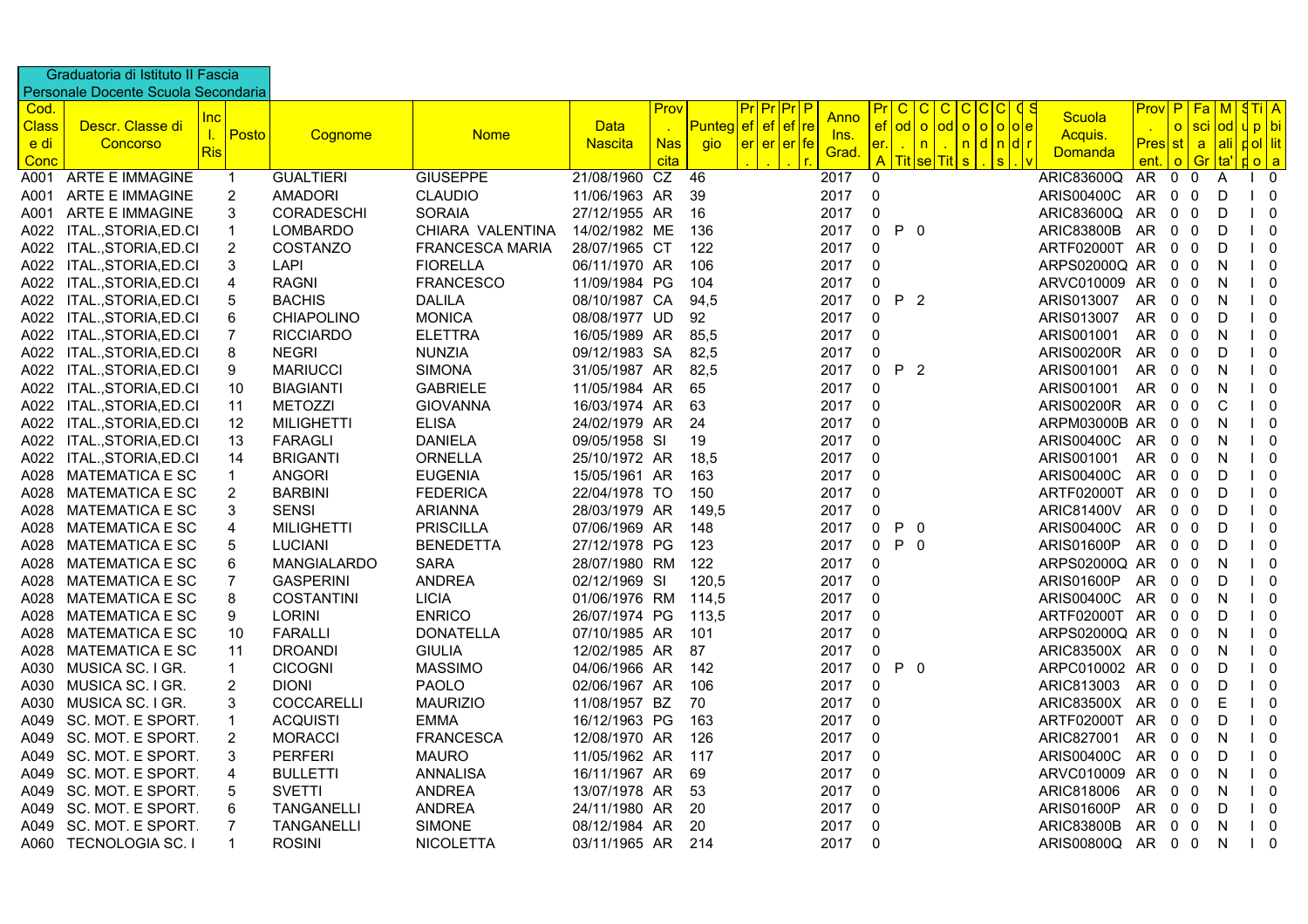| A060   | <b>TECNOLOGIA SC. I</b> | 2                       | <b>NAVALESI</b>       | <b>ALBA</b>       | 23/07/1955 AR | 177   | 2017 | 0            |                             | ARIS019006<br>AR<br>$0\quad 0$<br>$\begin{matrix} 1 & 0 \end{matrix}$<br>D                                                                                                                                                                                                                                                                                           |
|--------|-------------------------|-------------------------|-----------------------|-------------------|---------------|-------|------|--------------|-----------------------------|----------------------------------------------------------------------------------------------------------------------------------------------------------------------------------------------------------------------------------------------------------------------------------------------------------------------------------------------------------------------|
| A060   | <b>TECNOLOGIA SC. I</b> | 3                       | <b>TONIETTI</b>       | <b>SONIA</b>      | 30/06/1970 AR | 166,5 | 2017 | 0            | P <sub>0</sub>              | ARVC010009 AR<br>$0\quad 0$<br>D<br>$\begin{matrix} \end{matrix}$                                                                                                                                                                                                                                                                                                    |
| A060   | <b>TECNOLOGIA SC. I</b> | $\overline{4}$          | <b>BENEDETTI</b>      | <b>SIMONE</b>     | 01/05/1970 AR | 158   | 2017 | 0            |                             | ARIS013007<br>AR.<br>$0\quad 0$<br>$\begin{matrix} 1 & 0 \end{matrix}$<br>D                                                                                                                                                                                                                                                                                          |
| A060   | <b>TECNOLOGIA SC. I</b> | 5                       | <b>SANNUTI</b>        | <b>TERESA</b>     | 31/10/1962 CS | 140,5 | 2017 | 0            | P <sub>0</sub>              | ARIS00400C<br>AR.<br>$0\quad 0$<br>D<br>$\begin{bmatrix} 1 & 0 \end{bmatrix}$                                                                                                                                                                                                                                                                                        |
| A060 - | TECNOLOGIA SC. I        | 6                       | <b>BENNATI</b>        | <b>KATIA</b>      | 14/01/1969 AR | 122   | 2017 | 0            | P <sub>0</sub>              | ARIS001001<br>AR<br>$0\quad 0$<br>$\begin{bmatrix} 1 & 0 \end{bmatrix}$<br>D                                                                                                                                                                                                                                                                                         |
| A060   | <b>TECNOLOGIA SC. I</b> | $\overline{7}$          | <b>GENNARI</b>        | <b>MASSIMO</b>    | 10/12/1958 AR | 98    | 2017 | 0            |                             | <b>ARIC81600E</b><br>AR.<br>$0\quad 0$<br>$\begin{matrix} 1 & 0 \end{matrix}$<br>A                                                                                                                                                                                                                                                                                   |
| A060   | <b>TECNOLOGIA SC. I</b> | 8                       | <b>ROMAGNA</b>        | <b>VANESSA</b>    | 16/09/1987 PG | 59    | 2017 | 0            |                             | ARTF02000T AR<br>$0\quad 0$<br>$\begin{bmatrix} 1 & 0 \end{bmatrix}$<br>- N                                                                                                                                                                                                                                                                                          |
| A060   | <b>TECNOLOGIA SC. I</b> | 9                       | RODENAS BOSQUE ISABEL |                   | 27/08/1980 EE | 24    | 2017 | 0            |                             | $0\quad 0$<br>Е<br>$\begin{matrix} 1 & 0 \end{matrix}$<br>ARPM03000B AR                                                                                                                                                                                                                                                                                              |
|        | AA25 LINGUA STRANIER/   | $\mathbf{1}$            | <b>PAPA</b>           | <b>JOANY</b>      | 08/02/1975 EE | 136   | 2017 | 0            | $P \t0$                     | ARIC813003 AR<br>$0\quad 0$<br>D<br>$\begin{matrix} 1 & 0 \end{matrix}$                                                                                                                                                                                                                                                                                              |
|        | AA25 LINGUA STRANIER/   | $\overline{2}$          | <b>LEANDRI</b>        | <b>ANDREA</b>     | 24/03/1973 PG | 135   | 2017 | 0            |                             | ARIS00200R AR<br>$0\quad 0$<br>D<br>$\begin{matrix} \end{matrix}$                                                                                                                                                                                                                                                                                                    |
|        | AA25 LINGUA STRANIER/   | 3                       | CHERUBINI CELLI       | <b>LAURA</b>      | 04/01/1985 AR | 92    | 2017 | $\mathbf 0$  |                             | ARIC82300N AR 0 0<br>N.<br>$\begin{matrix} 1 & 0 \end{matrix}$                                                                                                                                                                                                                                                                                                       |
|        | AA25 LINGUA STRANIER/   | 4                       | <b>SPEDICATO</b>      | <b>ANTONIO</b>    | 17/01/1986 LE | 90,5  | 2017 | $\mathbf{0}$ |                             | ARPM03000B AR<br>$0\quad 0$<br>$\begin{bmatrix} 1 & 0 \\ 0 & 0 \\ 0 & 0 \\ 0 & 0 \\ 0 & 0 \\ 0 & 0 & 0 \\ 0 & 0 & 0 \\ 0 & 0 & 0 \\ 0 & 0 & 0 & 0 \\ 0 & 0 & 0 & 0 \\ 0 & 0 & 0 & 0 \\ 0 & 0 & 0 & 0 & 0 \\ 0 & 0 & 0 & 0 & 0 \\ 0 & 0 & 0 & 0 & 0 & 0 \\ 0 & 0 & 0 & 0 & 0 & 0 \\ 0 & 0 & 0 & 0 & 0 & 0 \\ 0 & 0 & 0 & 0 & 0 & 0 & 0 \\ 0 & 0 & 0 & 0 & 0 & $<br>N. |
|        | AA25 LINGUA STRANIER/   | 5                       | <b>TUBERCOLI</b>      | <b>DANIELA</b>    | 04/06/1976 FI | 34,5  | 2017 | 0            |                             | ARPM03000B AR<br>$0\quad 0$<br>N.<br>$\begin{matrix} 1 & 0 \end{matrix}$                                                                                                                                                                                                                                                                                             |
|        | AA25 LINGUA STRANIER/   | 6                       | ALBANESE              | <b>ALESSANDRA</b> | 16/03/1966 FI | 31    | 2017 | $\Omega$     |                             | $\begin{matrix} 1 & 0 \end{matrix}$<br>ARIS021006 AR<br>$0\quad 0$<br>D                                                                                                                                                                                                                                                                                              |
|        | AA25 LINGUA STRANIER/   | $\overline{7}$          | <b>ABRAM</b>          | <b>MARIA</b>      | 19/12/1986 PG | 27    | 2017 | 0            |                             | ARIS00200R AR<br>$0\quad 0$<br>$\begin{bmatrix} 1 & 0 \end{bmatrix}$<br>N.                                                                                                                                                                                                                                                                                           |
|        | AB25 LINGUA STRANIER/   | $\mathbf{1}$            | CANESCHI              | <b>FEDERICA</b>   | 08/04/1970 AR | 139   | 2017 | $\mathbf{0}$ |                             | ARIC81000G AR<br>$0\quad 0$<br>- C<br>$\begin{matrix} 1 & 0 \end{matrix}$                                                                                                                                                                                                                                                                                            |
|        | AB25 LINGUA STRANIER/   | $\overline{2}$          | <b>ANGELINI</b>       | <b>ELISA</b>      | 04/03/1982 AR | 132   | 2017 | $\mathbf 0$  |                             | ARTF02000T AR<br>$0\quad 0$<br>$\begin{matrix} 1 & 0 \end{matrix}$<br>N.                                                                                                                                                                                                                                                                                             |
|        | AB25 LINGUA STRANIER/   | 3                       | <b>GIOVACCHINI</b>    | <b>DANIELA</b>    | 14/10/1972 AR | 86    | 2017 | 0            |                             | ARIC83600Q AR<br>$0\quad 0$<br>D<br>$\begin{matrix} \end{matrix}$                                                                                                                                                                                                                                                                                                    |
|        | AB25 LINGUA STRANIER/   | 4                       | <b>ABRAM</b>          | <b>MARIA</b>      | 19/12/1986 PG | -75   | 2017 | $\Omega$     |                             | ARIS00200R AR<br>$0\quad 0$<br>$\begin{matrix} 1 & 0 \end{matrix}$<br>- N                                                                                                                                                                                                                                                                                            |
|        | AB25 LINGUA STRANIER/   | 5                       | <b>BILIOTTI</b>       | <b>FRANCESCA</b>  | 28/04/1984 AR | - 73  | 2017 | 0            |                             | ARPM03000B AR<br>$0\quad 0$<br>$\begin{matrix} 1 & 0 \end{matrix}$<br>N.                                                                                                                                                                                                                                                                                             |
|        | AB25 LINGUA STRANIER/   | 6                       | <b>TOMMASIELLO</b>    | <b>KIARA</b>      | 23/09/1966 EE | 51    | 2017 | 0            | P 2                         | ARPM03000B AR<br>$0\quad 0$<br>$\begin{matrix} 1 & 0 \end{matrix}$<br>D                                                                                                                                                                                                                                                                                              |
|        | AB25 LINGUA STRANIER/   | 7                       | <b>CACINI</b>         | <b>LAURA</b>      | 16/01/1983 AR | 24,5  | 2017 | 0            |                             | ARIS001001 AR<br>$0\quad 0$<br>$1\quad 0$<br>- N                                                                                                                                                                                                                                                                                                                     |
|        | AC25 LINGUA STRANIER/   | $\mathbf 1$             | <b>CESTELLI</b>       | <b>SILVIA</b>     | 23/01/1965 PG | 169   | 2017 | 0            |                             | <b>ARIS00200R</b><br>AR<br>$0\quad 0$<br>D<br>$\begin{matrix} 1 & 0 \end{matrix}$                                                                                                                                                                                                                                                                                    |
|        | AC25 LINGUA STRANIER/   | $\overline{2}$          | <b>ARATOLI</b>        | <b>TIZIANA</b>    | 22/02/1962 AR | 132   | 2017 | 0            |                             | ARIS013007<br><b>AR</b><br>$0\quad 0$<br>$\begin{matrix} 1 & 0 \end{matrix}$<br>D                                                                                                                                                                                                                                                                                    |
|        | AC25 LINGUA STRANIER/   | 3                       | <b>BAIO</b>           | <b>CARMELINA</b>  | 29/04/1977 AG | 23    | 2017 | $\Omega$     |                             | ARVC010009 AR<br>$0\quad 0$<br>D<br>$\begin{matrix} 1 & 0 \end{matrix}$                                                                                                                                                                                                                                                                                              |
|        | AC25 LINGUA STRANIER/   | $\overline{\mathbf{4}}$ | <b>FERRARO</b>        | <b>FEDERICA</b>   | 26/08/1977 CS | 22    | 2017 | 0            |                             | ARPM03000B AR<br>$0\quad 0$<br>$\begin{bmatrix} 1 & 0 \end{bmatrix}$<br>D                                                                                                                                                                                                                                                                                            |
|        | AD00 SECONDARIA DI PF   | $\mathbf{1}$            | <b>TONIETTI</b>       | <b>SONIA</b>      | 30/06/1970 AR | 166.5 | 2017 | 0            | P <sub>0</sub>              | ARVC010009 AR<br>$0\quad 0$<br>D<br>$\begin{bmatrix} 1 & 0 \end{bmatrix}$                                                                                                                                                                                                                                                                                            |
|        | AD00 SECONDARIA DI PF   | $\overline{2}$          | <b>MILIGHETTI</b>     | <b>PRISCILLA</b>  | 07/06/1969 AR | 148   | 2017 | 0            | P <sub>0</sub>              | ARIS00400C AR<br>$0\quad 0$<br>D<br>$\begin{matrix} 1 & 0 \end{matrix}$                                                                                                                                                                                                                                                                                              |
|        | AD00 SECONDARIA DI PF   | 3                       | <b>CICOGNI</b>        | <b>MASSIMO</b>    | 04/06/1966 AR | 142   | 2017 | 0            | P <sub>0</sub>              | ARPC010002 AR<br>$0\quad 0$<br>$\begin{matrix} 1 & 0 \end{matrix}$<br>D                                                                                                                                                                                                                                                                                              |
|        | AD00 SECONDARIA DI PF   | 4                       | <b>SANNUTI</b>        | <b>TERESA</b>     | 31/10/1962 CS | 140,5 | 2017 | $\mathbf{0}$ | P.<br>- 0                   | ARIS00400C AR<br>$0\quad 0$<br>D<br>$\begin{matrix} 1 & 0 \end{matrix}$                                                                                                                                                                                                                                                                                              |
|        | AD00 SECONDARIA DI PF   | 5                       | <b>LOMBARDO</b>       | CHIARA VALENTINA  | 14/02/1982 ME | 136   | 2017 | 0            | P<br>- 0                    | <b>ARIC83800B</b><br>$0\quad 0$<br>$\begin{bmatrix} 1 & 0 \end{bmatrix}$<br>AR<br>D                                                                                                                                                                                                                                                                                  |
|        | AD00 SECONDARIA DI PF   | 6                       | <b>PAPA</b>           | <b>JOANY</b>      | 08/02/1975 EE | 136   | 2017 | 0            | P<br>$\overline{0}$         | ARIC813003<br>AR.<br>$0\quad 0$<br>D<br>$\begin{matrix} 1 & 0 \end{matrix}$                                                                                                                                                                                                                                                                                          |
|        | AD00 SECONDARIA DI PF   | $\overline{7}$          | <b>LUCIANI</b>        | <b>BENEDETTA</b>  | 27/12/1978 PG | 123   | 2017 |              | 0 P 0                       | ARIS01600P<br>AR<br>$0\quad 0$<br>D<br>$\begin{bmatrix} 1 & 0 \end{bmatrix}$                                                                                                                                                                                                                                                                                         |
|        | AD00 SECONDARIA DI PF   | 8                       | <b>BENNATI</b>        | <b>KATIA</b>      | 14/01/1969 AR | 122   | 2017 | $\mathbf 0$  | P <sub>0</sub>              | ARIS001001<br>AR 0 0<br>D<br>$\begin{matrix} 1 & 0 \end{matrix}$                                                                                                                                                                                                                                                                                                     |
|        | AD00 SECONDARIA DI PF   | 9                       | <b>BACHIS</b>         | <b>DALILA</b>     | 08/10/1987 CA | 94,5  | 2017 | 0            | P<br>$\overline{2}$         | ARIS013007<br>AR.<br>0 <sub>0</sub><br>$\begin{matrix} 1 & 0 \end{matrix}$<br>N.                                                                                                                                                                                                                                                                                     |
|        | AD00 SECONDARIA DI PF   | 10                      | <b>MARIUCCI</b>       | <b>SIMONA</b>     | 31/05/1987 AR | 82,5  | 2017 | $\mathbf{0}$ | P<br>$\overline{2}$         | AR<br>$0\quad 0$<br>ARIS001001<br>$\begin{matrix} \end{matrix}$<br>N.                                                                                                                                                                                                                                                                                                |
|        | AD00 SECONDARIA DI PF   | 11                      | <b>TOMMASIELLO</b>    | <b>KIARA</b>      | 23/09/1966 EE | 51    | 2017 | 0            | P<br>$\overline{2}$         | ARPM03000B AR<br>$0\quad 0$<br>$\begin{matrix} 1 & 0 \end{matrix}$<br>D                                                                                                                                                                                                                                                                                              |
| AD00   | SECONDARIA DI PF        | $\mathbf 1$             | <b>TONIETTI</b>       | <b>SONIA</b>      | 30/06/1970 AR | 166,5 | 2017 | 0            | P<br>- 0                    | ARVC010009 AR<br>$0\quad 0$<br>D<br>$\begin{bmatrix} 1 & 0 \end{bmatrix}$                                                                                                                                                                                                                                                                                            |
|        | AD00 SECONDARIA DI PF   | $\overline{2}$          | <b>MILIGHETTI</b>     | <b>PRISCILLA</b>  | 07/06/1969 AR | 148   | 2017 |              | $0$ P $0$                   | ARIS00400C AR<br>$0\quad 0$<br>- D<br>$\begin{matrix} \end{matrix}$                                                                                                                                                                                                                                                                                                  |
|        | AD00 SECONDARIA DI PF   | 3                       | <b>CICOGNI</b>        | <b>MASSIMO</b>    | 04/06/1966 AR | 142   | 2017 | $\mathbf 0$  | P <sub>0</sub>              | ARPC010002 AR<br>$0\quad 0$<br>D<br>$\begin{matrix} 1 & 0 \end{matrix}$                                                                                                                                                                                                                                                                                              |
|        | AD00 SECONDARIA DI PF   | 4                       | <b>SANNUTI</b>        | <b>TERESA</b>     | 31/10/1962 CS | 140,5 | 2017 | 0            | P<br>- 0                    | ARIS00400C<br>AR<br>$0\quad 0$<br>D<br>$\begin{bmatrix} 1 & 0 \end{bmatrix}$                                                                                                                                                                                                                                                                                         |
|        | AD00 SECONDARIA DI PF   | 5                       | <b>LOMBARDO</b>       | CHIARA VALENTINA  | 14/02/1982 ME | 136   | 2017 | 0            | P <sub>0</sub>              | <b>ARIC83800B</b><br>AR<br>$0\quad 0$<br>D<br>$\begin{matrix} 1 & 0 \end{matrix}$                                                                                                                                                                                                                                                                                    |
|        | AD00 SECONDARIA DI PF   | 6                       | <b>PAPA</b>           | <b>JOANY</b>      | 08/02/1975 EE | 136   | 2017 | $\mathbf{0}$ | P <sub>0</sub>              | ARIC813003<br>AR<br>$0\quad 0$<br>D<br>$\begin{matrix} 1 & 0 \end{matrix}$                                                                                                                                                                                                                                                                                           |
|        | AD00 SECONDARIA DI PF   | $\overline{7}$          | <b>LUCIANI</b>        | <b>BENEDETTA</b>  | 27/12/1978 PG | 123   | 2017 | 0            | $\mathsf{P}$<br>$\mathbf 0$ | <b>ARIS01600P</b><br>AR<br>$0\quad 0$<br>$\begin{bmatrix} 1 & 0 \end{bmatrix}$<br>D                                                                                                                                                                                                                                                                                  |
|        | AD00 SECONDARIA DI PF   | 8                       | <b>BENNATI</b>        | KATIA             | 14/01/1969 AR | - 122 | 2017 |              | 0 P 0                       | ARIS001001<br>AR 0 0 D<br>$\begin{bmatrix} 1 & 0 \end{bmatrix}$                                                                                                                                                                                                                                                                                                      |
|        |                         |                         |                       |                   |               |       |      |              |                             |                                                                                                                                                                                                                                                                                                                                                                      |